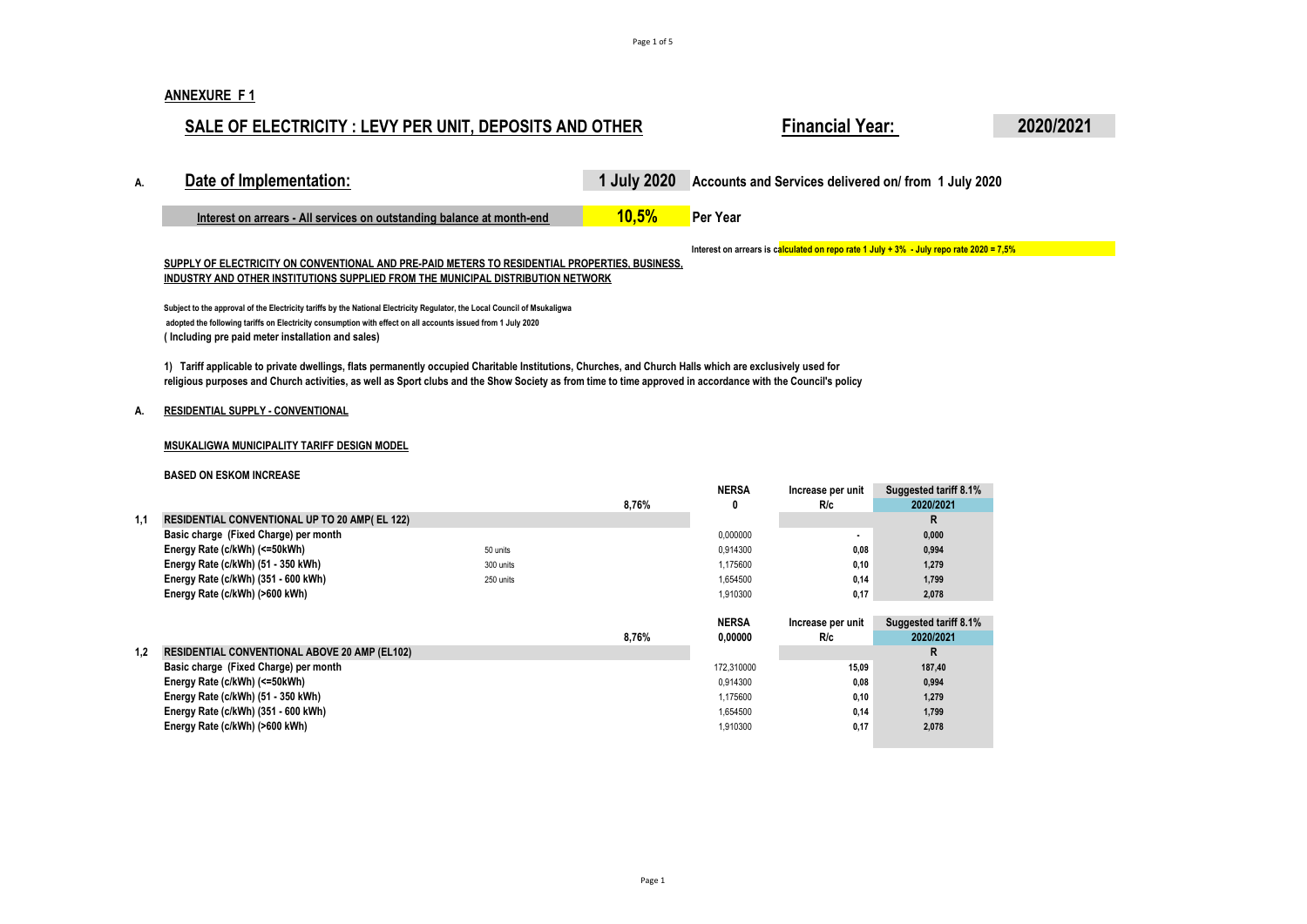## **SALE OF ELECTRICITY : LEVY PER UNIT, DEPOSITS AND OTHER** Financial Year: 2020/2021

### **RESIDENTIAL SUPPLY PRE-PAID**

| 1.3 |                                                      |          | <b>NERSA</b>         | Increase per unit | Suggested tariff 8.1% |                                 |
|-----|------------------------------------------------------|----------|----------------------|-------------------|-----------------------|---------------------------------|
|     | <b>INDIGENT SUBSIDY:</b>                             | 8,76%    | 0,00000              | R/c               | 2020/2021             |                                 |
|     | RESIDENTIAL PRE-PAID UP TO 20 AMP (Indigent Subsidy) |          |                      |                   | R                     |                                 |
|     | Basic charge (Fixed Charge) per month                |          | <b>NO FIX CHARGE</b> |                   | <b>NO FIX CHARGE</b>  |                                 |
|     | Energy Rate (c/kWh) (<=50kWh)                        | 0,08800  | 0,914300             | 0,08              | 0,994                 |                                 |
|     | Energy Rate (c/kWh) (51 - 350 kWh)                   | 0,11220  | 1,175600             | 0,10              | 1,279                 |                                 |
|     | Energy Rate (c/kWh) (351 - 600 kWh)                  | 0,15450  | 1,654500             | 0,14              | 1,799                 |                                 |
|     | Energy Rate (c/kWh) (>600 kWh)                       | 0,17692  | 1,910300             | 0,17              | 2,078                 |                                 |
|     |                                                      |          |                      |                   |                       |                                 |
|     |                                                      |          |                      |                   |                       |                                 |
|     |                                                      |          | <b>NERSA</b>         | Increase per unit | Suggested tariff 8.1% |                                 |
|     |                                                      | 8,76%    | 0,00000              | R/c               | 2020/2021             |                                 |
| 1.4 | <b>RESIDENTIAL PRE-PAID ABOVE 20 AMP</b>             |          |                      |                   | R                     |                                 |
|     |                                                      |          |                      |                   |                       | Basic charge part of unit price |
|     | Basic charge (Fixed Charge) per month                | 14,00000 | 172,310000           | 15,09             | 187,40                | add to unit price               |
|     | Energy Rate (c/kWh) (<=50kWh)                        | 0,08800  | 0,914300             | 0,08              | 0,994                 | 0.31045                         |
|     | Energy Rate (c/kWh) (51 - 350 kWh)                   | 0,11220  | 1,175600             | 0,10              | 1,279                 | First 50 kwh R 1.30 / kwh       |
|     | Energy Rate (c/kWh) (351 - 600 kWh)                  | 0,15450  | 1,654500             | 0,14              | 1,799                 | instead of 0.99/kwh             |
|     | Energy Rate (c/kWh) (>600 kWh)                       | 0,01740  | 1,910300             | 0,17              | 2,078                 |                                 |

### **Tariff applicable to business premises, industrial and other KVA installations.**

### **2 KVA DEMAND METERS - BUSINESS, INDUSTRIAL AND OTHER KVA CONNECTIONS**

|                                                  |           | NERSA        | Increase per unit | Suggested tariff 8.1% |
|--------------------------------------------------|-----------|--------------|-------------------|-----------------------|
|                                                  | 8.76%     | 0.00000      | <b>R/c</b>        | 2020/2021             |
| INDUSTRIAL ETC. KVA DEMAND BASIC CHARGE (EL 107) |           |              |                   | R                     |
|                                                  |           |              |                   |                       |
| Basic charge (Fixed Charge) per month            | 450.63980 | 5 144.290000 | 450.64            | 5 5 9 4 . 9 3         |
| Energy Rate (c/kWh)                              | 0.06854   | 0.782400     | 0.07              | 0,851                 |
| Maximum Demand Charge (R/Amp)                    |           |              |                   |                       |
| Maximum Demand Charge (R/kVa)                    | 17.83098  | 203,550000   | 17,83             | 221,38                |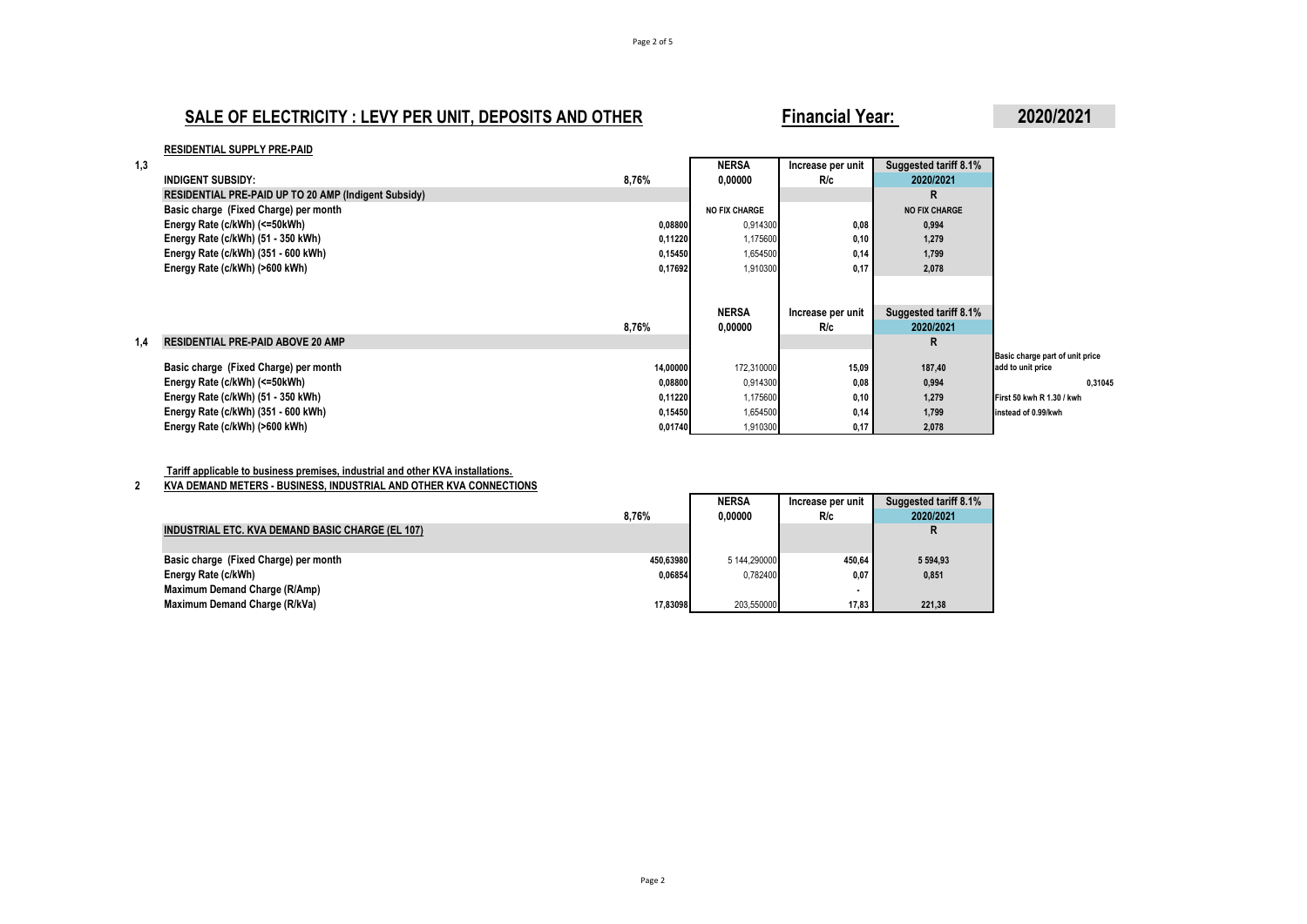## **SALE OF ELECTRICITY : LEVY PER UNIT, DEPOSITS AND OTHER** Financial Year: 2020/2021

 **Tariff applicable to business premises with ampere meter installations**

**3 AMPERE METERS - BUSINESS AND OTHER AMPERE CONNECTIONS**

|                                                                              |           | <b>NERSA</b> | Increase per unit | Suggested tariff 8.1% |
|------------------------------------------------------------------------------|-----------|--------------|-------------------|-----------------------|
|                                                                              | 8,76%     | 0.00000      | R/c               | 2020/2021             |
| BUSINESS FIXED AMP OR UP TO 20 AMP(EL 103)                                   |           |              |                   | R                     |
| Basic charge (Fixed Charge) per month<br><b>NIL</b>                          |           |              |                   |                       |
| Energy Rate (c/kWh)                                                          | 0,17831   | 2,035500     | 0,18              | 2,214                 |
| BUSINESS (EL 104) ABOVE 20 AMP 3PHASE (INCLUDE DEMAND AMPERE METERS (EL108)) |           |              |                   |                       |
| Basic charge (Fixed Charge) per month                                        | 336.62578 | 3842.760000  | 336,63            | 4 179,39              |
|                                                                              | 0,10517   | 1.200600     | 0.11              | 1.306                 |
|                                                                              |           |              |                   |                       |
|                                                                              |           | <b>NERSA</b> | Increase per unit | Suggested tariff 8.1% |
|                                                                              | 8.76%     | 0.00000      | R/c               | 2020/2021             |
| <b>BUSINESS (EL 103) ABOVE 20 AMP</b>                                        |           |              |                   | R                     |
| Basic charge (Fixed Charge) per month                                        | 112,59491 | 1 285,330000 | 112,59            | 1 397,92              |
|                                                                              | 0,10507   | 1,199400     | 0,11              | 1,304                 |

### **5 DEPARTMENTAL SUPPLY - MUNICIPAL CONSUMPTION**

|   |                                                                          |         |             | Increase per unit | Suggested tariff 8.1% |
|---|--------------------------------------------------------------------------|---------|-------------|-------------------|-----------------------|
|   |                                                                          | 8,76%   | 0,00000     | R/c               | 2020/2021             |
|   | <b>DEPARTMENTAL</b>                                                      |         |             |                   | R                     |
|   | Basic charge (Fixed Charge) per month                                    | 0,00000 | 0,000000    |                   | 0,00                  |
|   | Energy Rate (c/kWh)                                                      | 0,14874 | 1,698000    | 0,15              | 1,847                 |
|   |                                                                          |         |             |                   |                       |
| 6 | <b>OTHER CHARGES - ELECTRICITY</b>                                       |         |             |                   |                       |
|   | <b>Connection fees - New agreements</b>                                  |         | R 163,00    | 14,28             | 177.28                |
|   | Re-connection for default payment (RECONN)                               |         | R 503,00    | 44,06             | 547,06                |
| 7 | <b>RESIDENTIAL - Tampering</b>                                           |         |             |                   |                       |
|   | Re-connection for level 1 cut-off on illegal use of electricity (SU0844) |         | R 5 496,00  | 504,00            | 6 000,00              |
|   | Re-connection for level 2 cut-off on illegal use of electricit (SU0844)  |         | R 10 987,00 | 1 013,00          | 12 000,00             |
|   | Re-connection for level 3 cut-off on illegal use of electricity(SU0844)  |         | R 16 478,00 | 1 522,00          | 18 000,00             |
|   | Whistle blowing                                                          |         | R 553,00    | 48,44             | 601,44                |
|   |                                                                          |         |             |                   |                       |
| 8 | <b>BUSINESS - Tampering</b>                                              |         |             |                   |                       |
|   | Re-connection for level 1 cut-off on illegal use of electricity (SU0844) |         | R 10 987,00 | 1 013,00          | 12 000,00             |
|   | Re-connection for level 2 cut-off on illegal use of electricity (SU0844  |         | R 21 971,00 | 2029,00           | 24 000,00             |
|   | Re-connection for level 3 cut-off on illegal use of electricity (SU0844) |         | R 32 954,00 | 3 046,00          | 36 000,00             |
|   | Whistle blowing                                                          |         | R 1 102,00  | 96,54             | 1 198,54              |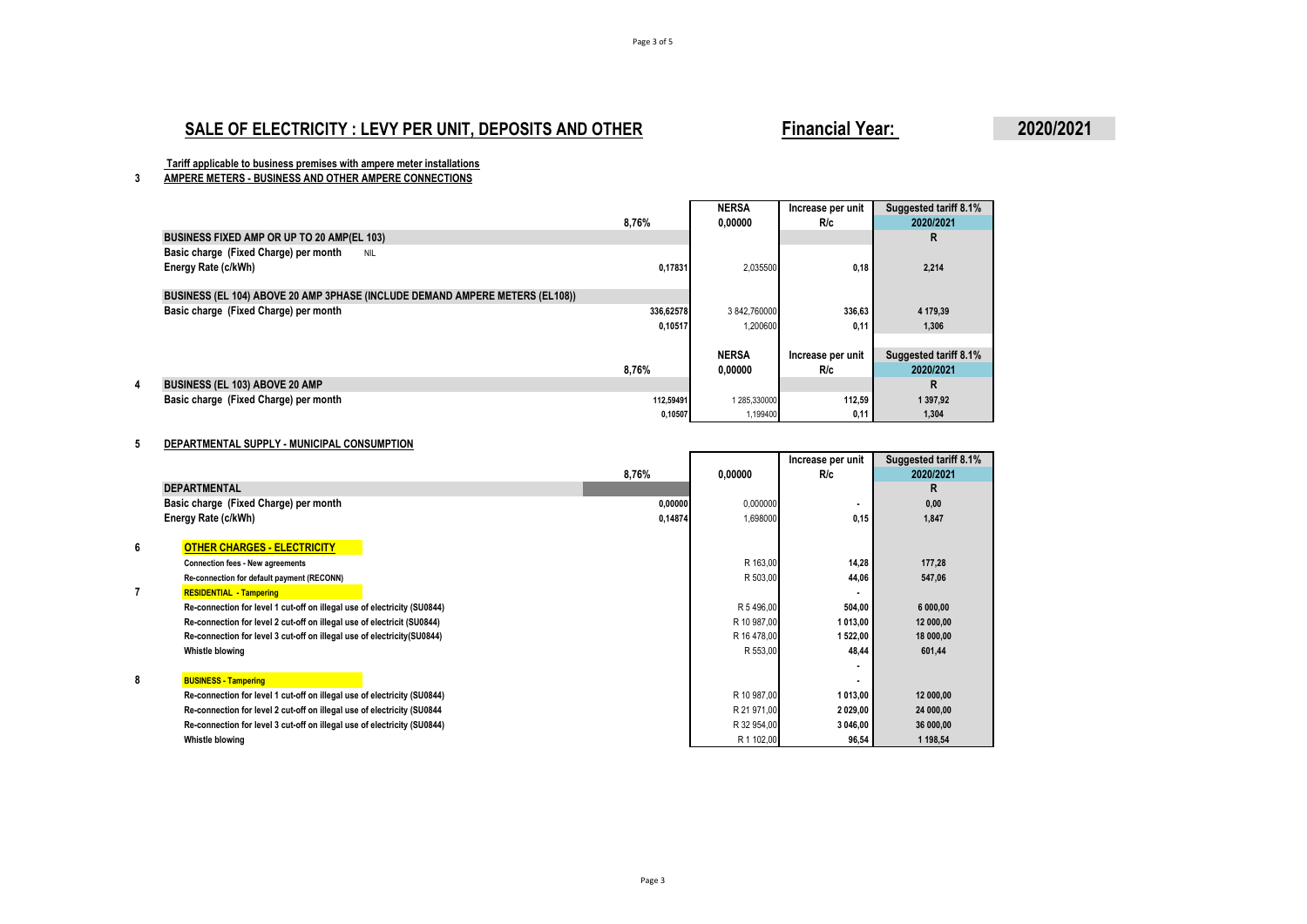# **SALE OF ELECTRICITY : LEVY PER UNIT, DEPOSITS AND OTHER** Financial Year: 2020/2021

|    |                                                                                                                                                                               |             | ٠             |                       |
|----|-------------------------------------------------------------------------------------------------------------------------------------------------------------------------------|-------------|---------------|-----------------------|
|    | Cut-off notices issued to default consumers (FINAL)                                                                                                                           | R 118.00    | 10,34         | 128,34                |
|    | Special readings                                                                                                                                                              | R 252,00    | 22,08         | 274,08                |
|    | Final readings (FREAD)                                                                                                                                                        | R 252,00    | 22,08         | 274,08                |
|    | Pre-Piad Meter installation at existing residential connections (SU 0825)                                                                                                     | R 2 370,00  | 207,61        | 2 577,61              |
|    | Testing of electricity meters - Single phase                                                                                                                                  | R 370,00    | 32,41         | 402,41                |
|    | Testing of electricity meters - 3 phase                                                                                                                                       | R 252,00    | 22,08         | 274,08                |
|    |                                                                                                                                                                               |             |               |                       |
|    | Call-out: Office hours                                                                                                                                                        | R 252,00    | 22.08         | 274,08                |
|    | Call-out: After hours                                                                                                                                                         | R 503.00    | 44,06         | 547,06                |
|    |                                                                                                                                                                               |             |               |                       |
|    |                                                                                                                                                                               |             |               | Suggested tariff 8.1% |
|    | <b>CONNECTION FEES : NEW CONNECTIONS</b>                                                                                                                                      | 2019-2020   | Increase R/c  | 2020-2021             |
|    |                                                                                                                                                                               |             |               | $\mathsf{R}$          |
|    | 9.1<br>Single phase meter supply (exclude cost of meter)                                                                                                                      | R 15 197.00 | 1 3 3 1 . 2 6 | 16 528.26             |
|    | 9,2 Three phase meter supply (exclude cost of meter)                                                                                                                          | R 16 628,00 | 1456,61       | 18 084,61             |
|    | 9.3 KVA Contribution                                                                                                                                                          |             |               |                       |
|    | Low voltage KVA per KVA                                                                                                                                                       | R 593,00    | 51,95         | 644,95                |
|    | High voltage KVA per KVA                                                                                                                                                      | R 283,00    | 24,79         | 307,79                |
|    |                                                                                                                                                                               |             |               |                       |
|    | DEPOSITS: ELECTRICITY ONLY (DEEL):                                                                                                                                            |             |               |                       |
| 10 |                                                                                                                                                                               |             | ٠             |                       |
|    | <b>Business</b>                                                                                                                                                               |             |               |                       |
| 10 | Up to<br>20 Amp                                                                                                                                                               | R4686.00    | 410,49        | 5 096,49              |
| 10 | Up to<br>40 Amp                                                                                                                                                               | R 8 025,00  | 702,99        | 8727,99               |
| 10 | Up to<br>60 Amp                                                                                                                                                               | R 12 037,00 | 1 0 54,44     | 13 091,44             |
| 10 | Up to<br><b>120 Amp</b><br>(3 Phase)                                                                                                                                          | R 25 258,00 | 2 2 1 2 , 6 0 | 27 470,60             |
|    | 11<br>Up to<br>240 Amp<br>(3 Phase)                                                                                                                                           | R 34 774,00 | 3 046,20      | 37 820,20             |
|    | <b>Demand Meter</b>                                                                                                                                                           | R 34 774,00 | 3 046,20      | 37 820,20             |
|    | <b>KVA</b>                                                                                                                                                                    | R 43 338,00 | 3796,41       | 47 134,41             |
| 11 | <b>CONNECTION CHARGES - ELECTRICITY (PRIVATE WORK)</b>                                                                                                                        |             |               |                       |
|    | Accounts and Services delivered on/ from 1 July 2020                                                                                                                          |             |               |                       |
|    | For the provision of a connection to the Council's water network, a fee shall be charged which shall include the costs of material, labour and transport, plus a surcharge of |             |               |                       |
|    | A deposit as assessed by the Town Engineer is payable in advance and work to be executed from the work order issued for such service.                                         |             |               |                       |
|    | After finalization, the work order must be signed off by engineering department and submitted to Finance for finalization of the charges according costs against the deposity |             |               |                       |
|    | Single phase meter supply (exclude cost of meter)                                                                                                                             | R 15 198,00 | 1 332,00      | 16 530,00             |
|    | Three phase meter supply (exclude cost of meter)                                                                                                                              | R 16 634,00 | 1458,00       | 18 092,00             |
|    |                                                                                                                                                                               |             |               |                       |